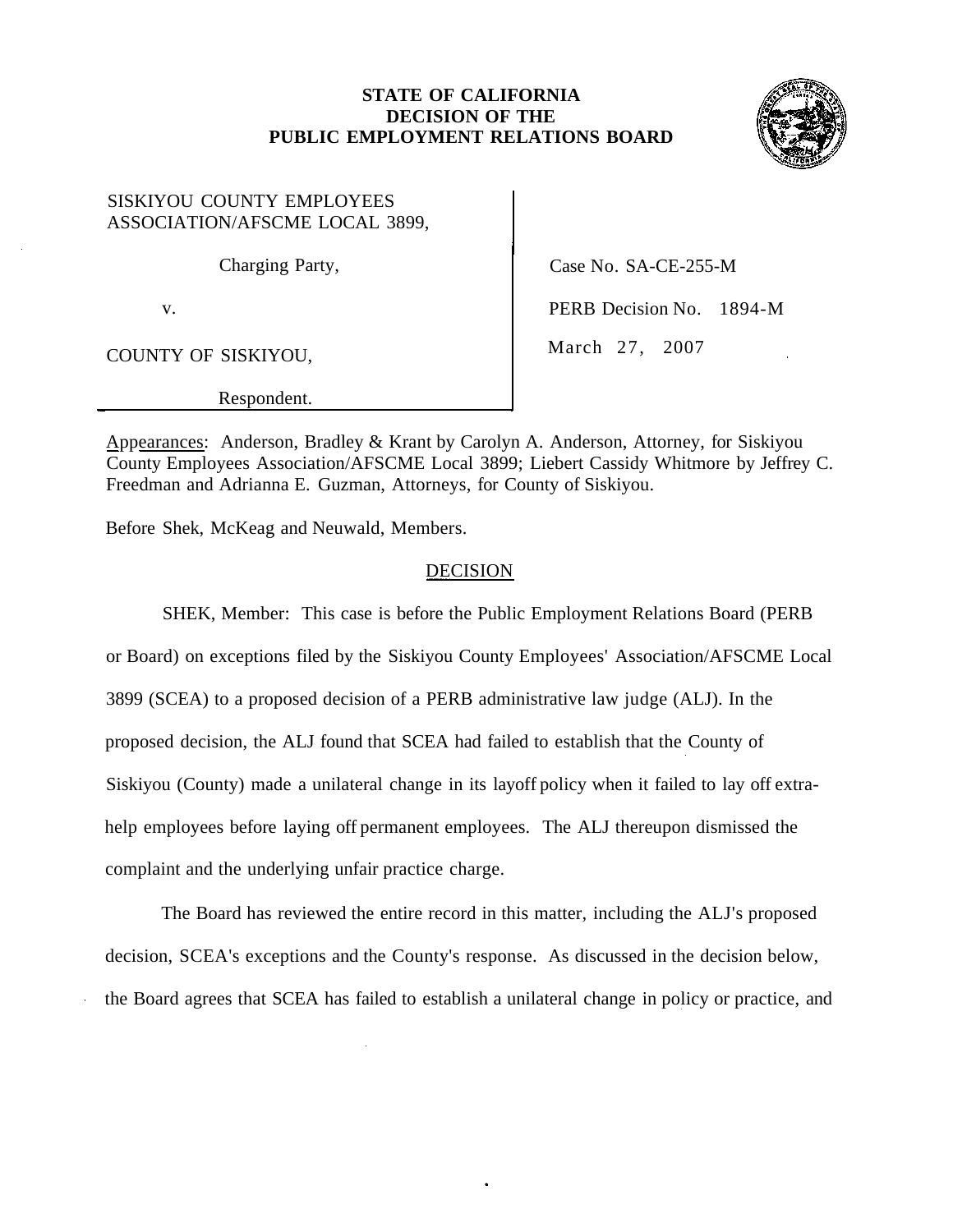on that basis, dismisses the complaint. The Board concurs with the result of the proposed decision, but based on its own rationale.<sup>1</sup>

### PROCEDURAL HISTORY

This action commenced on July 30, 2004, when SCEA filed an unfair practice charge against the County. The Office of the General Counsel of the Board followed on September 14, 2004, by issuing a complaint against the County. The complaint alleged that the County engaged in a unilateral change as described in the charge, in violation of sections 3503, 3505 and 3506 of the Meyers-Milias-Brown Act  $(MMBA)^2$  and PERB Regulation 32603(a), (b) and  $(c)$ .<sup>3</sup> The matter was not settled at the conclusion of an informal conference on November 8, 2004.

A hearing into these allegations was conducted before the ALJ on February 7 and 8, 2005, at the PERB office in Sacramento. With the filing of post-hearing briefs, the matter was submitted for decision on March 28, 2005. The ALJ issued the proposed decision on August 26, 2005, dismissing the complaint and the underlying unfair practice charge.

#### FINDINGS OF FACT

The County is a "public agency" within the meaning of MMBA section 3501(c). SCEA is an employee organization as defined in Section  $3501(a)$ . At all times relevant, SCEA has been the exclusive representative, as defined in PERB Regulation 32016(b), of an appropriate unit of the County's employees. A master memorandum of understanding (MOU) covering all

The Board does not adopt the ALJ's proposed decision.

<sup>&</sup>lt;sup>2</sup>The MMBA is codified at Government Code section 3500, et seq. Unless otherwise indicated, all statutory references are to the Government Code.

<sup>&</sup>lt;sup>3</sup>PERB regulations are codified at California Code of Regulations, title 8, section 31001, et seq.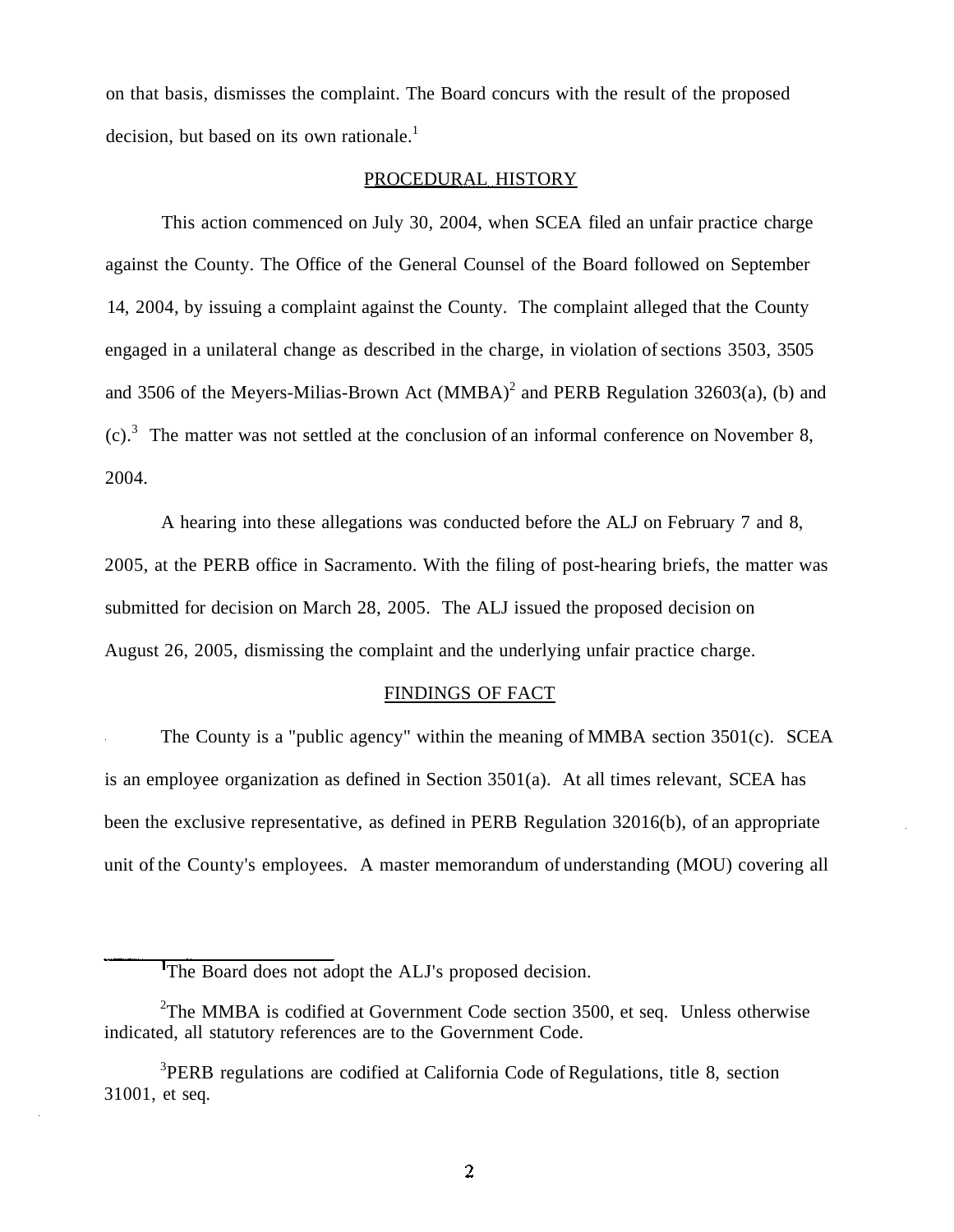employees represented by SCEA was in effect between the parties during the relevant period.<sup>4</sup>

The pertinent portion of the MOU provides that:

The parties to this Memorandum of Understanding have discussed the possibility that, with the uncertain economy and the uncertainty of County revenues, layoffs of Unit members may be necessary. This possibility was fully discussed and understood during the negotiations with the Unit representatives and the purpose of this provision is to alert the members of the Unit to this possibility. Any layoffs which may result shall be in accordance with County ordinances, rules, regulations, and policies concerning layoffs. (CP. Ex. 2, MOU, sec. [24.01.00;](https://24.01.00) emphasis added.)

The dispute in this matter evolved from the adoption of a resolution by the Siskiyou County Board of Supervisors (Board of Supervisors) on June 15, 2004, to implement a reduction in force decision. The County decided to eliminate the position<sup>5</sup> of Probation Collections Officer, held by Gary Fitzgerald (Fitzgerald), a 16-year permanent full-time employee; and lay off the Museum Assistant Susan Bonnea (Bonnea), from her permanent 0.6 full-time-equivalent position.

The reduction in force decision was necessitated by financial difficulties experienced by the County. County Administrator, R. Howard Moody proposed to cut the 2004-2005 budgets for the Probation Department and the Juvenile Hall in the amounts of \$147,734 and \$48,978 respectively. Chief Probation Officer Adele Arnold (Arnold) was responsible for the entire County Probation Department/Juvenile Hall (Department), and managed the separate

<sup>&</sup>lt;sup>4</sup>The MOU, entitled "Memorandum of Understanding Between the County of Siskiyou and SCEA/AFSCME Master Agreement (Management, Professional, Miscellaneous, and Deputy Probation/Group Counselor Units)," covered the period of July 1, 2003 through June 30, 2004.

<sup>&</sup>lt;sup>5</sup>"Position" means a specific office, employment, or job calling for the performance of certain tasks, duties, and responsibilities. (Resp. Ex. D, Siskiyou County Code (County Code), sec. 2-6.01(au).)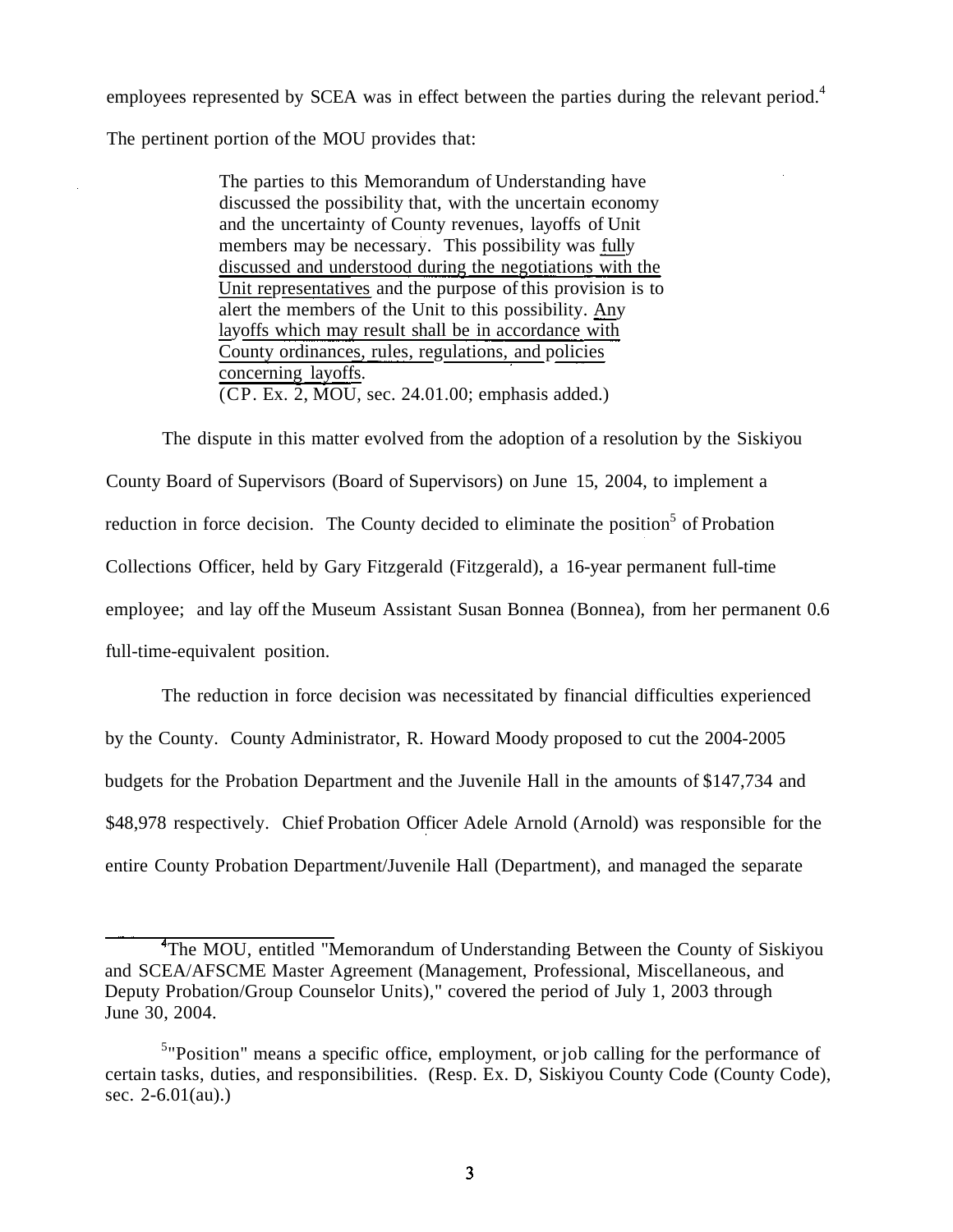budgets of the Probation Department and the Juvenile Hall. The organization chart of the Department was admitted into evidence to show that Juvenile Hall, juvenile probation and adult probation were three distinct sub-units, under the management of one Chief Probation Officer.

Arnold testified that Juvenile Hall would not withstand any more budget cuts after the budget reductions in previous years. The operation of the Juvenile Hall was subject to specific requirements for staffing, food, care and shelter of the juveniles in the facility, established by Title 15 of the California Code of Regulations (CCR), entitled, "Crime Prevention and Corrections," and Title 24, CCR, named "California Building Standards Code." A reduction in the 2004-2005 Juvenile Hall budget would trigger a cut in the staff, which in turn would cause the Juvenile Hall to fall below the minimum requirements set forth above, and subject it to possible closure by the State of California (Department of Corrections).

Arnold further testified that after offering a work furlough program to employees, and allowing a probation officer to take a six-month unpaid leave of absence, she obtained the authorization of the then County Personnel Manager, Marylou Rogers to eliminate the position of Probation Collections Officer. Arnold referred to an analysis revealing that there were only eight to ten hours per month of work, and an additional four hours a month for payroll preparation in the Probation Collections Officer position. There is little evidence to demonstrate that this position provided either critical support to any of the probation officers or Juvenile Hall counselors, or justification for any funding or grants from outside agencies, such as the State Department of Social Services.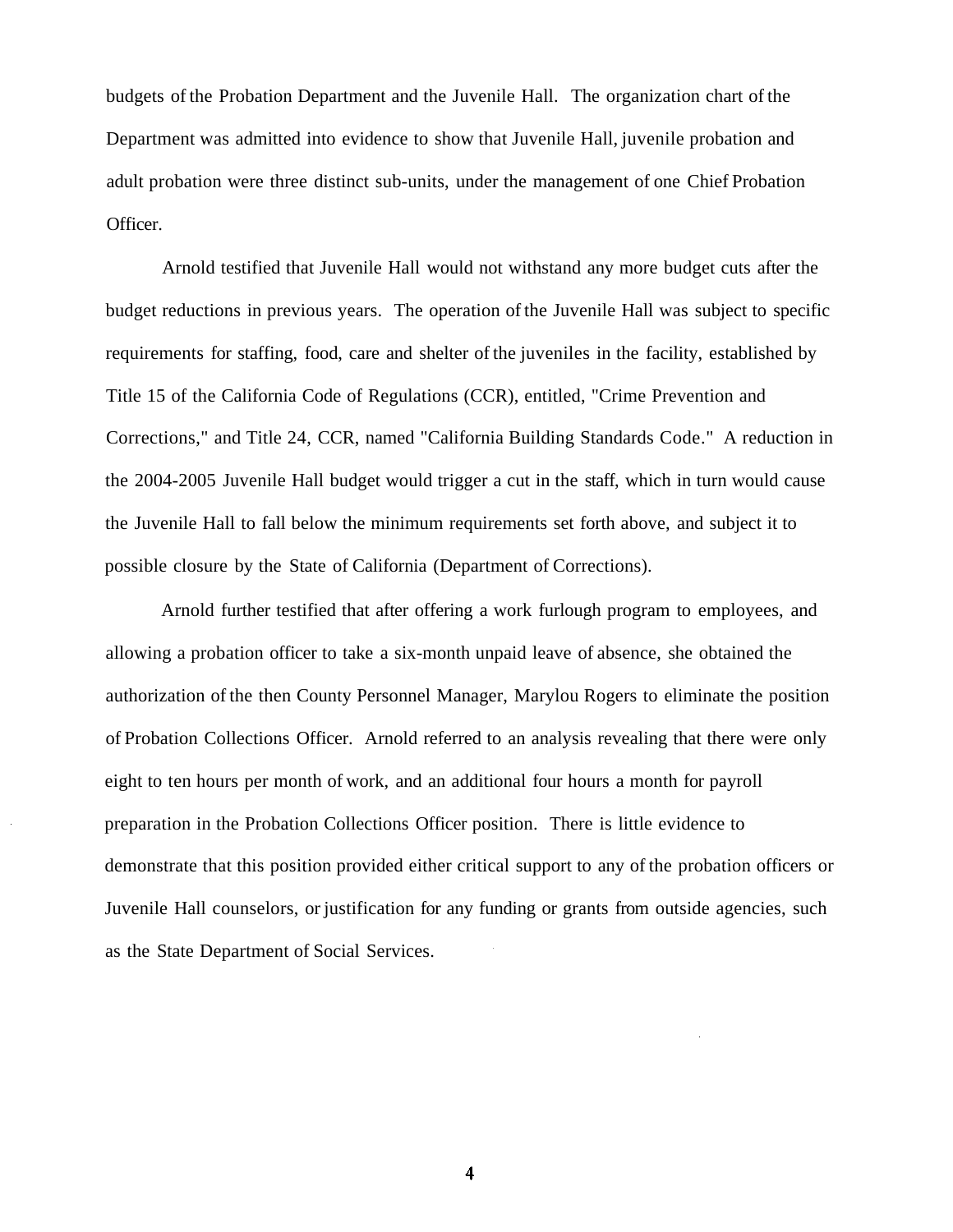At the time Fitzgerald was laid off, there were approximately nine extra help employees<sup>6</sup> in the Juvenile Hall, including a probationary group counselor, a supervising deputy probation officer, and an administrative support staff member. Arnold testified that extra help employees were needed to supplement the full time staff of twelve (12) employees because the Juvenile Hall was open twenty-four (24) hours a day, seven days a week, and the counselors-to-juveniles ratio had to meet state-mandated standard. Arnold further stated that Juvenile Hall counselors, who provided critical services to the Juvenile Hall, were custodial officers with limited peace officer powers while being employed in the facility. They had to pass a background check, a physical agility and psychological test. After being hired, they were required to take arrest and seizure training pursuant to Penal Code section 832. The supervising deputy probation officer position, which was filled by former Chief Probation Officer, Pat Costello, was created to assist Arnold during the transition phase of a multimillion dollar construction project for a new Juvenile Hall facility. The administrative support staff member was employed primarily with the Probation Department, but when she had extra time, she would assist in the transition phase of the new Juvenile Hall construction project. There was no evidence showing that the Probation Collections Officer position required similar qualifications, job duties, scrutiny or training as Juvenile Hall counselors and extra help employees. The evidence also did not establish the existence of any extra help employees in the Museum at the time Bonnea was laid off.

Business agent for SCEA, Tom Dimitre (Dimitre) testified that during the negotiations for the successor MOU, the County and SCEA exchanged proposals. Dimitre stated that the

<sup>&</sup>lt;sup>6</sup>"Extra help" means those employees who are hired for seasonal work, nonrecurring work, vacation relief, or any other work of a short duration which does not require the duties of a permanent full or part-time employee. This class of employee shall not be provided holiday leave, sick leave, vacation leave, group insurance, or other types of benefits provided for permanent employees. (Resp. Ex. D, County Code, sec. 2-6.01(ag).)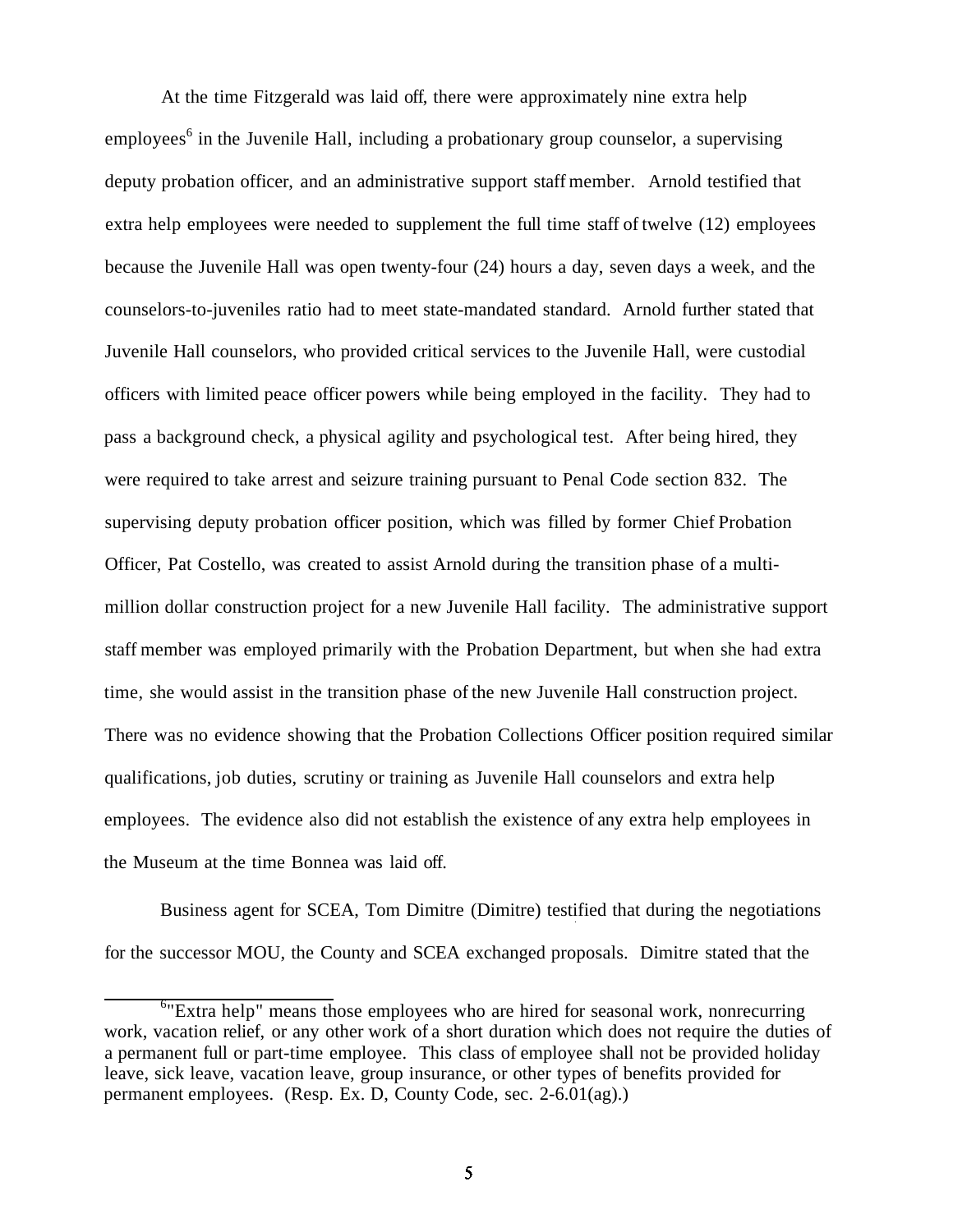County's proposal item number nine included language to indicate that layoffs were within classification. Dimitri did not recall exactly what the County negotiators had said, except that they "wanted layoffs to be by classification." He did not recall whether they had indicated that they wished to "change" or to "clarify" the language in the layoff provision.

Dimitri stated in his testimony that his understanding of the Siskiyou County Personnel Policies (Personnel Policies) was that they covered all County employees. However, if there was a contract, the contract would supersede. He nevertheless agreed that the last sentence in section [24.01.00](https://24.01.00) of the MOU stated that "any layoffs which may result shall be in accordance with County ordinances, rules, regulations, and policies concerning layoffs," specifically section 3.3 of the Personnel Policies.

Judicial notice is taken that the County Code "consists of all the regulatory, penal and administrative laws of general application of the County of Siskiyou, codified pursuant to the authority contained in Section 50022.2 of the Government Code." (County Code, sec. 1-1.02.) The County Code takes effect upon the effective date of the ordinance adopting the Code by reference. (County Code, sec. 1-1.03.) The County Code, Title 2, Chapter 6, set forth the "Definitions" in section 2-6.01, the provisions for "Reductions in force" in section [2-6.06.04](https://2-6.06.04); and "Notification of layoff and reemployment lists" in section [2-6.06.05](https://2-6.06.05).

The Personnel Policies, on the other hand, were written to provide information to the County employees. On July 2, 2002, one year before the effective date of the MOU, the County Board of Supervisors adopted the Personnel Policies. The Personnel Policy Taskforce, which included Dimitre as one of two SCEA representatives, compiled and edited the Personnel Policies. (Personnel Policies, sec. 1.1.) The Personnel Policies state that a reduction in force is accomplished in accordance with labor contracts (Personnel Policies, sec. 3.3.) In the event of a conflict between the Personnel Policies and any collective bargaining agreements or county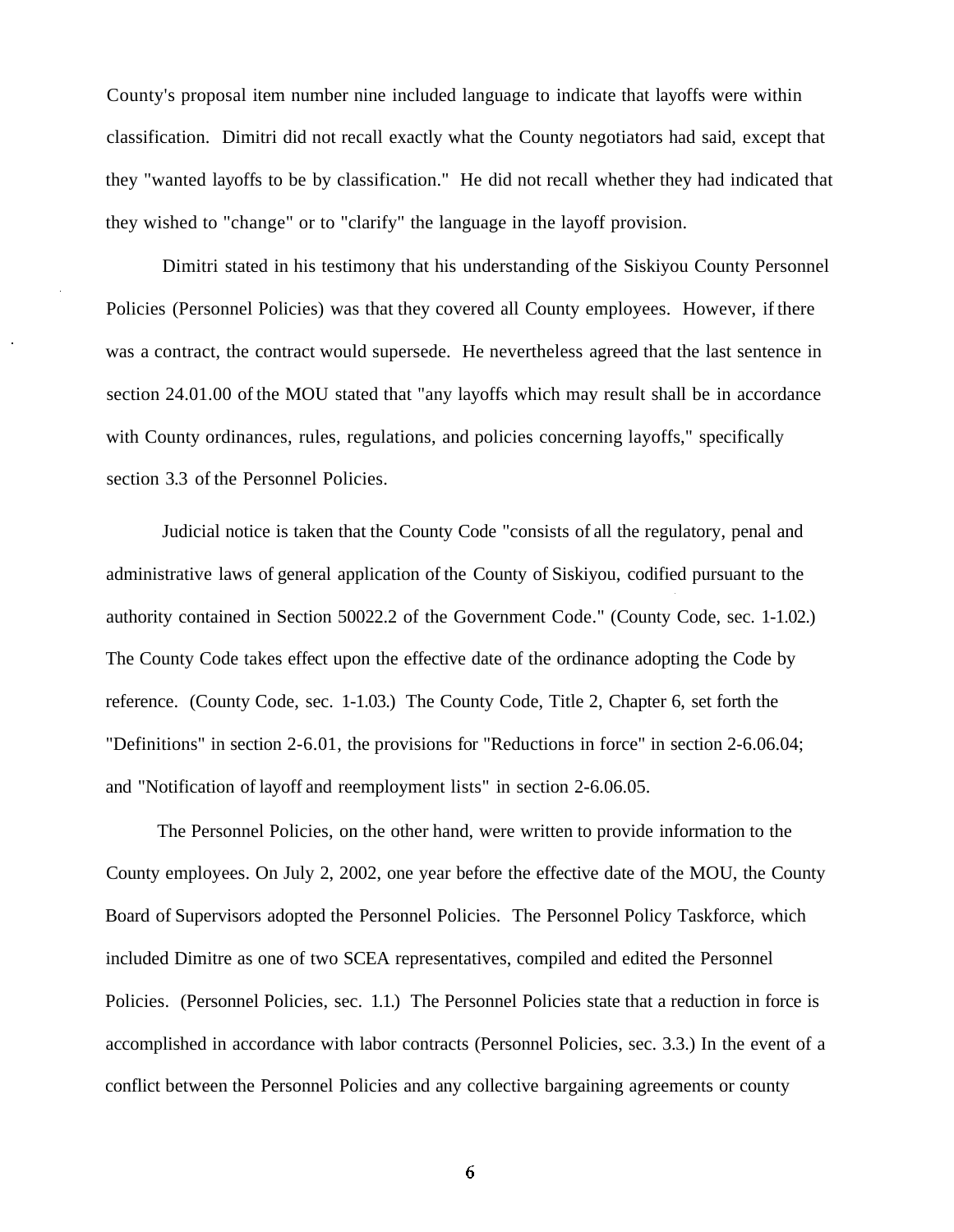ordinance, "the terms and conditions of that contract, rule, or law shall prevail." (Personnel

Policies, sec. 1.2.)

The County Code defines "layoffs" and "reduction in force" as follows:

'Layoff shall mean the termination of the services of an employee for nondisciplinary reasons but rather because of the lack of work or funds or for other reasons not related to employee job performance. (Resp. Ex. D, County Code, sec. 2-6.01 (an).)

'Reduction in force' shall mean an involuntary separation from service due to a shortage of funds or work, organizational changes, or other reasons of business necessity, not involving performance or conduct, which require a reduction in staff. (Resp. Ex. D, County Code, sec. 2-6.01 (be).)

The Personnel Policies offer the following definition for "layoffs."

Layoff is termination of an employee by the County for lack of work, lack of funds, or other changes that have taken place. A reduction in force is accomplished in accordance with labor contracts. (CP. Ex. 2, Personnel Policies, sec. 3.3.)

The County policy on "reduction in force" is based on "departments," as stated below:

including those on an approved leave of absence, may be (a) Whenever it is necessary, due to the lack of funds or the Board otherwise determines that a reduction or elimination of services performed by any or all departments is needed, employees within the department, laid off, transferred, or demoted as set forth in this section. (County Code, sec. 2-6.06.04(a), emphasis added.)

The County policy on "reduction in force" also infers that layoffs can be accomplished

by the elimination of "positions," stated as follows:

Employees occupying positions designated for abolishment shall have the right to exercise their available options to transfer, demote, or be laid off based on seniority, as provided in this section, with the most senior employees having greater potential right of continued employment than those of lesser seniority.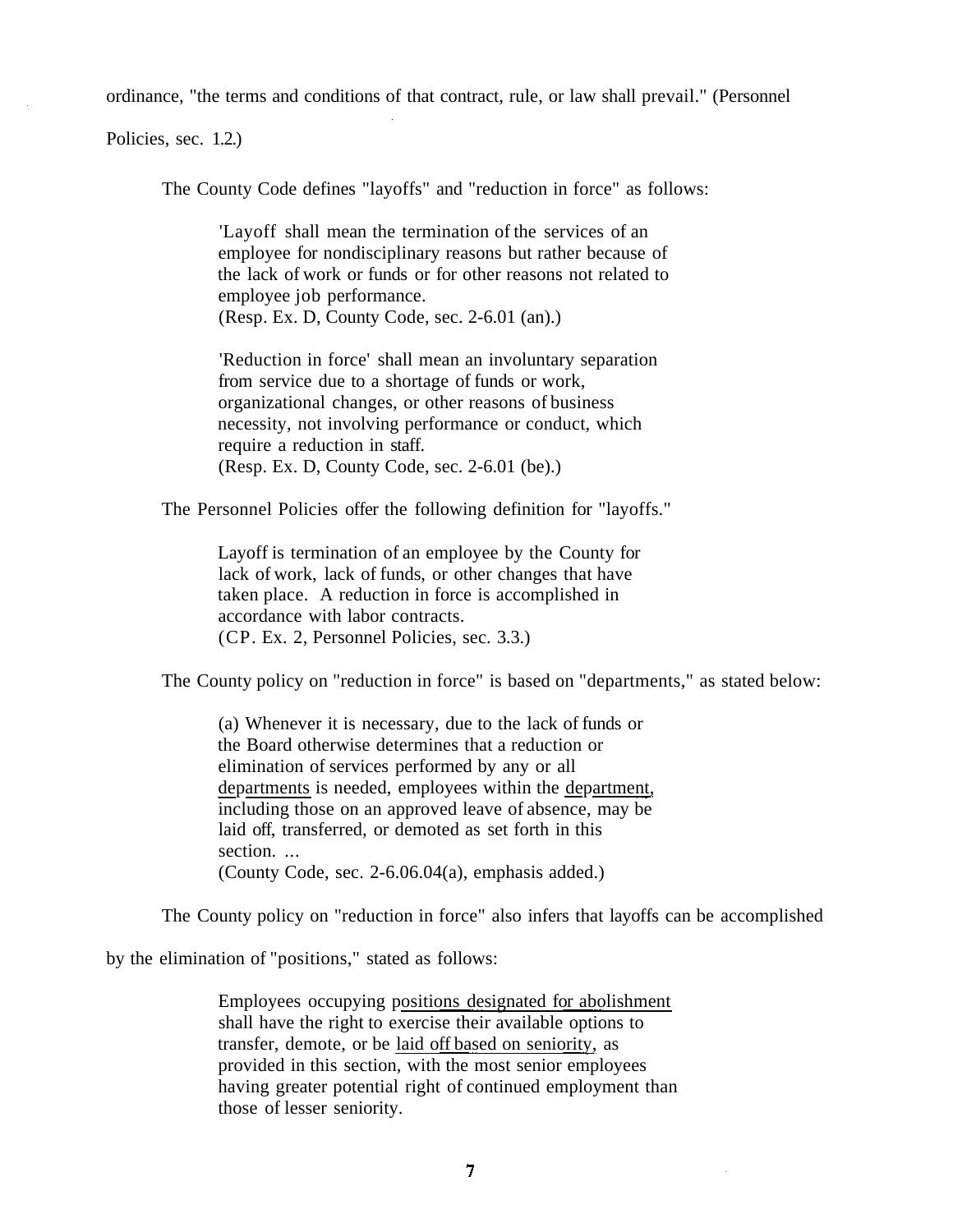(County Code, sec. 2-6.06.04(c), emphasis added.)

The County layoff policy is based on the seniority of permanent employees within the

"affected class." "Seniority rights" are defined more fully as follows:

Seniority right shall be based on all continuous County employment in a permanent position<sup>[7]</sup> within the affected class without a break due to separation, subject to the provisions contained in this section; rights to transfer and/or demote shall be within the employees' department only.

(County Code, sec. 2-6.06.04(d), emphasis added.)

The County Personnel Officer is authorized to establish a "seniority list" by

"classification" and "department," explained as follows:

The Personnel Officer shall establish a seniority list by classification for each County department. Each employee appointed to a permanent position shall receive a seniority credit for each calendar day of permanent employment, with [certain] exceptions.... (County Code, sec. 2-6.06.04(e), emphasis added.)

The County has devised a sequence of three preferences to break a tie in seniority,

based on the class series in the affected department, stated more completely as follows:

When two  $(2)$  or more employees have the same seniority, the tie shall be broken and preference given in the following sequence: (1) Employees with the greatest seniority in the class series in the department in which the layoff is being made; (2) Total County service; and (3) The recommendation of the department head. (County Code, sec. 2-6.06.04(f), emphasis added.)

Under the County policy on "reduction in force," employees subject to layoff may

choose to transfer or demote in lieu of layoff. If found to be eligible, the employees shall be

<sup>&</sup>lt;sup>7</sup>"Permanent position" and "Permanent status" mean a budgeted position as defined by a specific classification and excluding extra help positions. (County Code, sec. 2-6.01(as) and  $(at)$ .)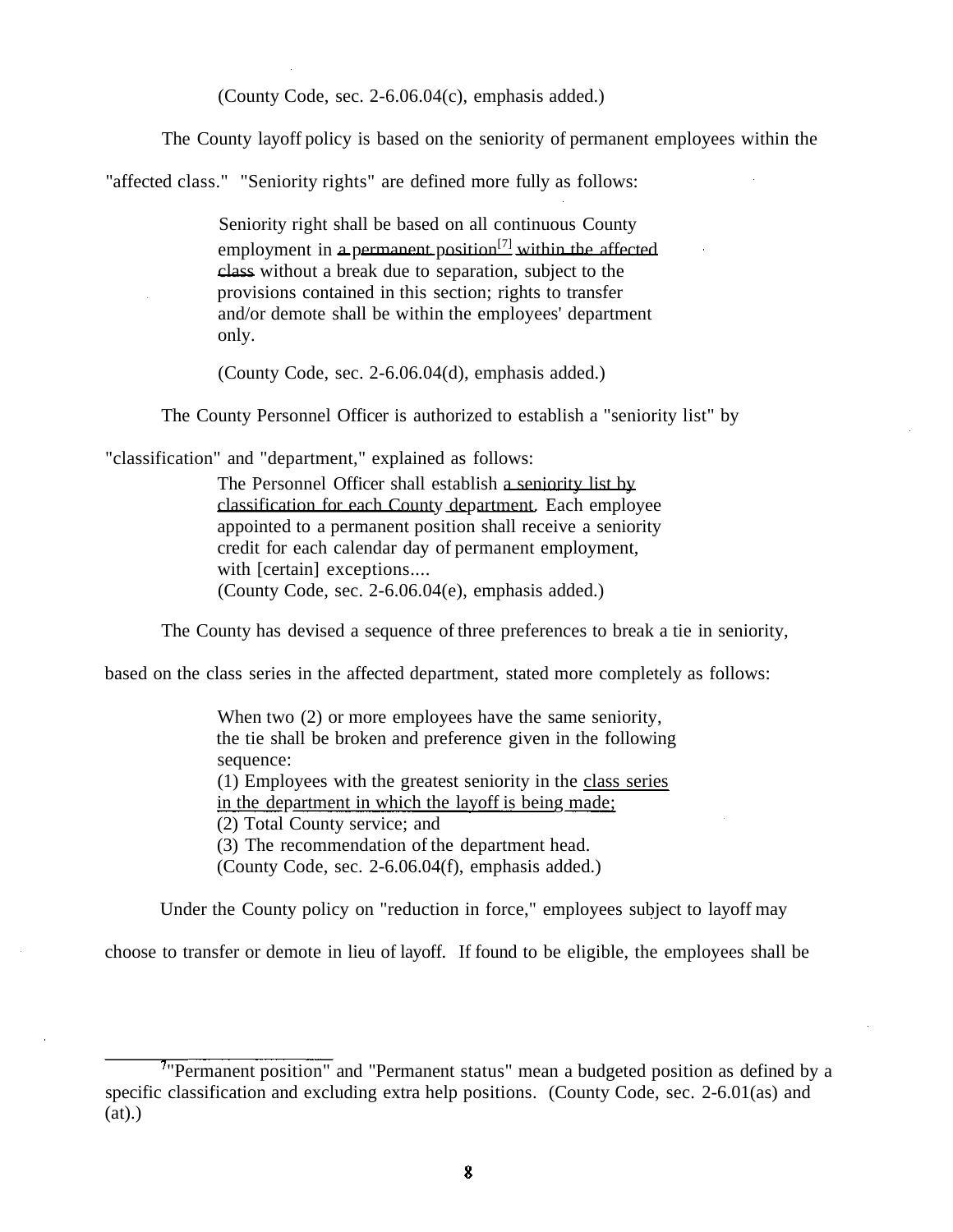demoted or transferred to their prior permanent service in a designated "class in the same

department."<sup>8</sup>

Much of the dispute in this matter is focused on the interpretation and application of the

"order of layoff' as stated or implied in section [24.02.00](https://24.02.00) of the MOU:

Permanent part-time employees working less than twenty (20) hours per week shall be first to be laid off following layoff of all 1) emergency, 2) student intern, 3) extra help and 4) provisional employees. Permanent part-time employees, regardless of the number of hours worked, shall accrue seniority pursuant to Section 2-6.06.04E.4 (hours worked converted to yearly equivalent). (Emphasis added.)

The County Code provides a more complete picture of the disputed "order of

separation." It provides that if reductions in force are necessary, employees who work less

than twenty (20) hours per week, and who are "within the class within their department having

the least continuous equivalent County service shall be separated first." It states as follows:

If reduction in force separations are necessary, employees with a normal workweek of less than twenty (20) hours within the class within their department having the least continuous equivalent County service shall be separated first. The order of separation shall be by employee status categories and shall be as follows:

(1) Emergency;

(2) Student interim;

(3) Extra help;

(1) An employee who has prior permanent service in a lower level class in the same department may demote to that lower level class.... (2) An employee subject to layoff may submit a written request to be considered for transfer to any vacant position in a class for which the employee meets the minimum qualifications as provided in the class specification, and as determined by the Personnel Officer, provided such class has an equivalent or lower salary range.

(County Code, sec. 2-6.06.04(g), emphasis added.)

<sup>&</sup>lt;sup>8</sup>Employees subject to layoff may be eligible to be demoted or may request transfer subject to the following provisions: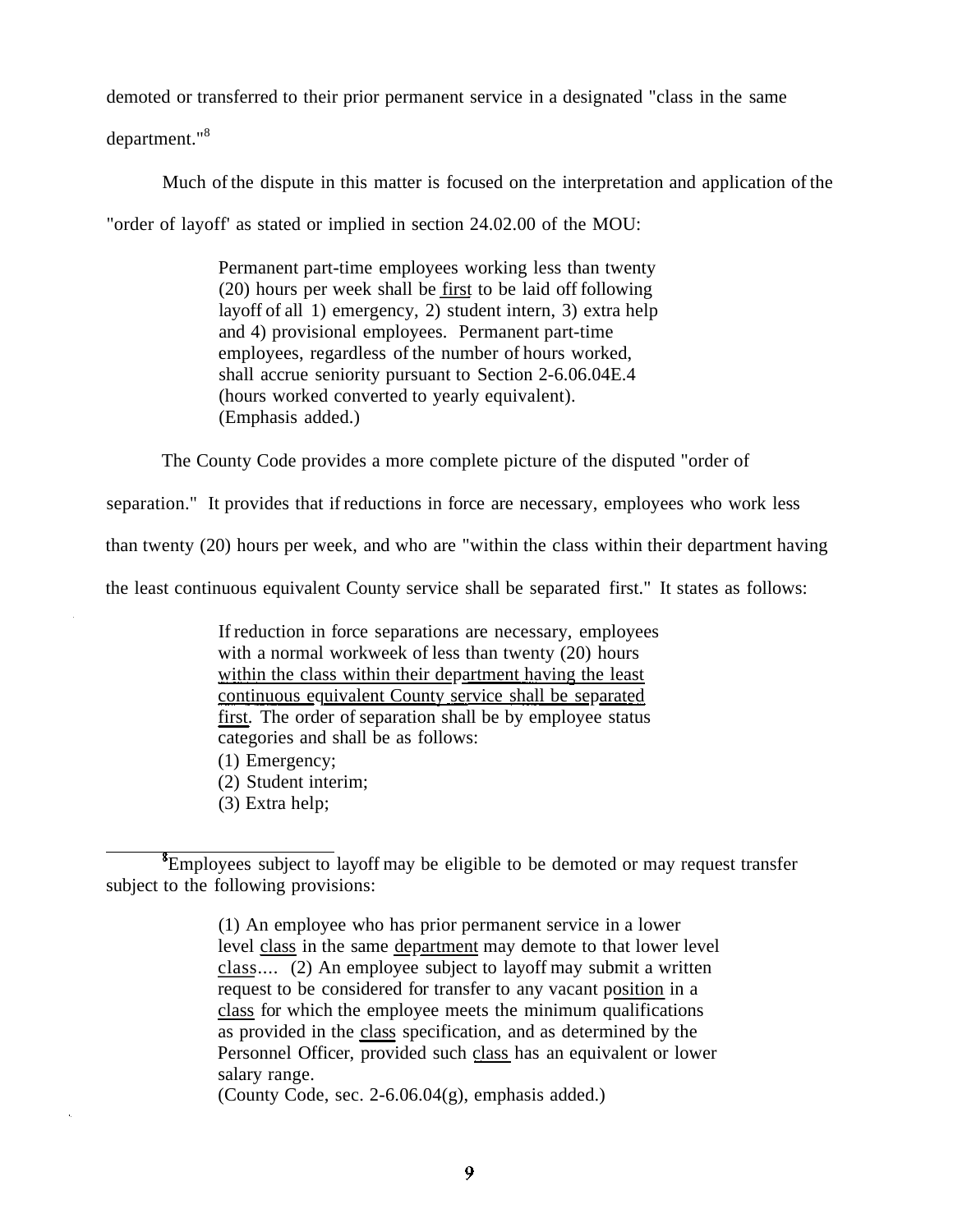(4) Provisional; (5) Probationary; and (6) Permanent,

(County Code, sec. 2-6.06.04(b), emphasis added.)

The Personnel Policies provide for a partially similar "order of termination," subject to

the employee's performance of required duties in "the job," and the employee's seniority in

"the classification," stated in the following:

The County shall give equal consideration to an employee's ability and performance of the duties required in the job and to an employee's length of continuous service with the County in the classification. In applying this provision, where qualifications, experience, and performance are equal, seniority shall govern. Every effort will be made to transfer an employee to other <u>departments</u> when a position is open for which the employee is qualified.

The order of termination for layoff shall be by employee status $\delta$ categories and shall be as follows:

- 1. Emergency employees
- 2. Student interns
- 3. Extra help employees
- 4. Provisional employees
- 5. Probationary employees
- 6. Permanent part time employees working less than 20 hours a week, based on seniority.
- 7. Permanent part time employees working more than 20 hours a week, based on seniority.
- 8. Permanent full time employees based on seniority.

(CP. Ex. 2, Personnel Policies, sec. 3.3, emphasis added .)

# **DISCUSSION**

The issue in the present case is whether or not the County made a unilateral change in

its layoff policy regarding the elimination of the position of Probation Collections Officer, held

by Fitzgerald, a 16-year permanent full-time employee; and the layoff of the Museum

<sup>&</sup>lt;sup>9</sup> Employee status' shall mean a designation based on the most recent of the following types of appointments: probationary, permanent, extra help, emergency, provisional, or student intern." (Resp. Ex. D, County Code, sec. 2-6.01(af).)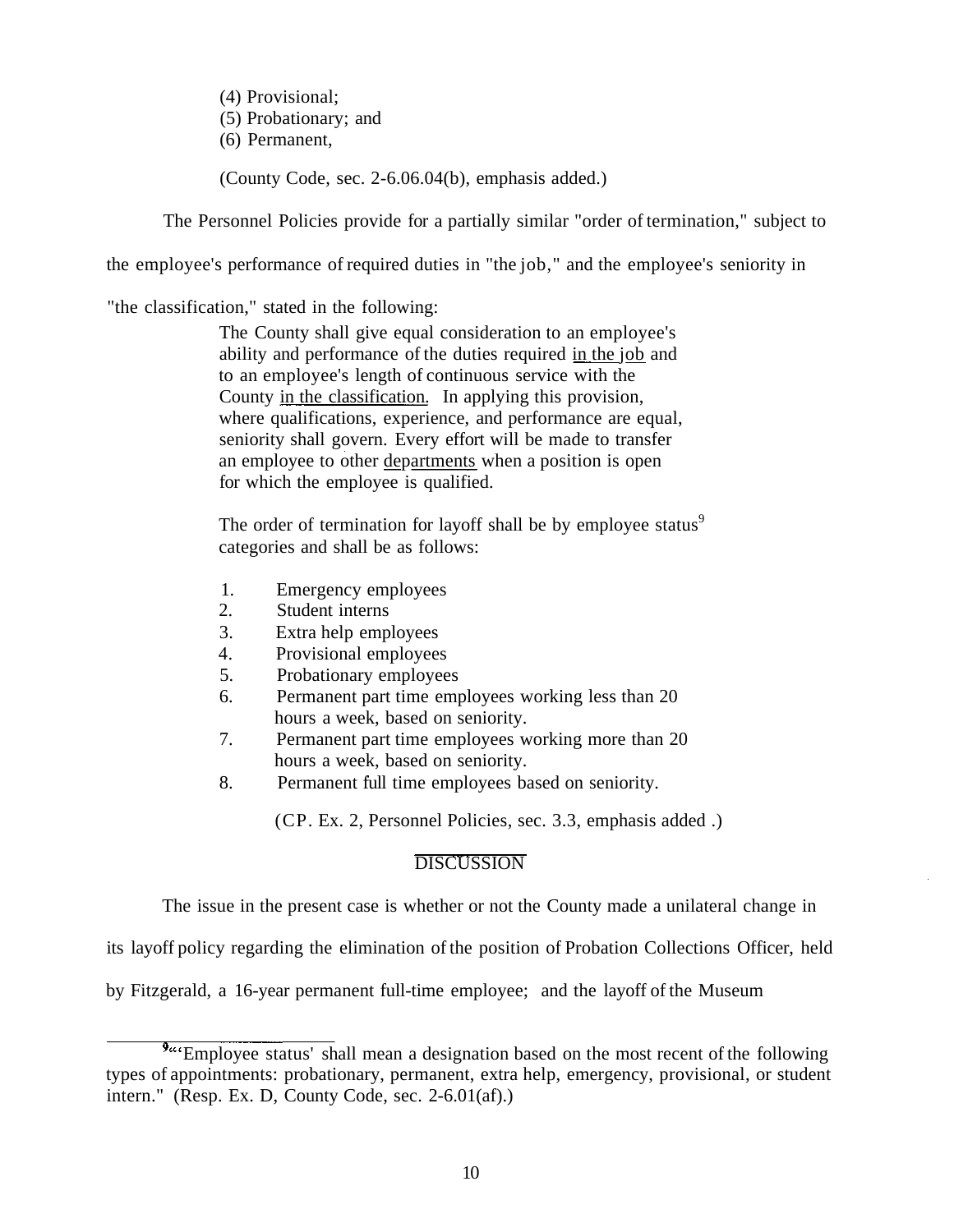Assistant Bonnea from her permanent 0.6 full-time-equivalent position, and thereby failed to meet and negotiate in good faith.

In determining whether a party has violated Section 3505 and PERB Regulation  $32603(c)$ , PERB utilizes either the "per se" or "totality of the conduct" test, depending on the specific conduct involved and the effect of such conduct on the negotiating process. (Stockton Unified School District (1980) PERB Decision No.  $143.$ <sup>10</sup> Unilateral changes are considered "per se" violations if certain criteria are met. Those criteria are: (1) the employer implemented a change in policy concerning a matter within the scope of representation, and (2) the change was implemented before the employer notified the exclusive representative and gave it an opportunity to request negotiations. (Vernon Fire Fighters v. City of Vernon (1980) 107 [Cal.App.3d](https://Cal.App.3d) 802 [165 Cal.Rptr. 908]; Walnut Valley Unified School District (1981) PERB Decision No. 160; San Joaquin County Employees Association v. City of Stockton (1984) 161 [Cal.App.3d](https://Cal.App.3d) 813 [207 Cal.Rptr. 876]; Grant Joint Union High School District (1982) PERB Decision No. 196.)

In its exceptions, SCEA argues that the ALJ erroneously found against SCEA for failing to establish any unilateral change due to ambiguity in the parties' MOU and the Personnel Policies. SCEA contends that the pertinent language in the MOU and the Personnel Policies is unambiguous with regard to the proper order of layoffs. SCEA also contends that the ALJ erred in ignoring Dimitre's testimony that the County's proposal made during the negotiation process for the successor MOU demonstrated the County's desire to change the existing MOU language. The County's proposal to provide for layoffs within classification,

 $T<sup>0</sup>$ When interpreting the MMBA, it is appropriate to take guidance from cases interpreting the National Labor Relations Act and California labor relations statutes with parallel provisions. (*Firefighters Union v. City of Vallejo* (1974) 12 Cal.3d 608 [116 Cal.Rptr. 507].)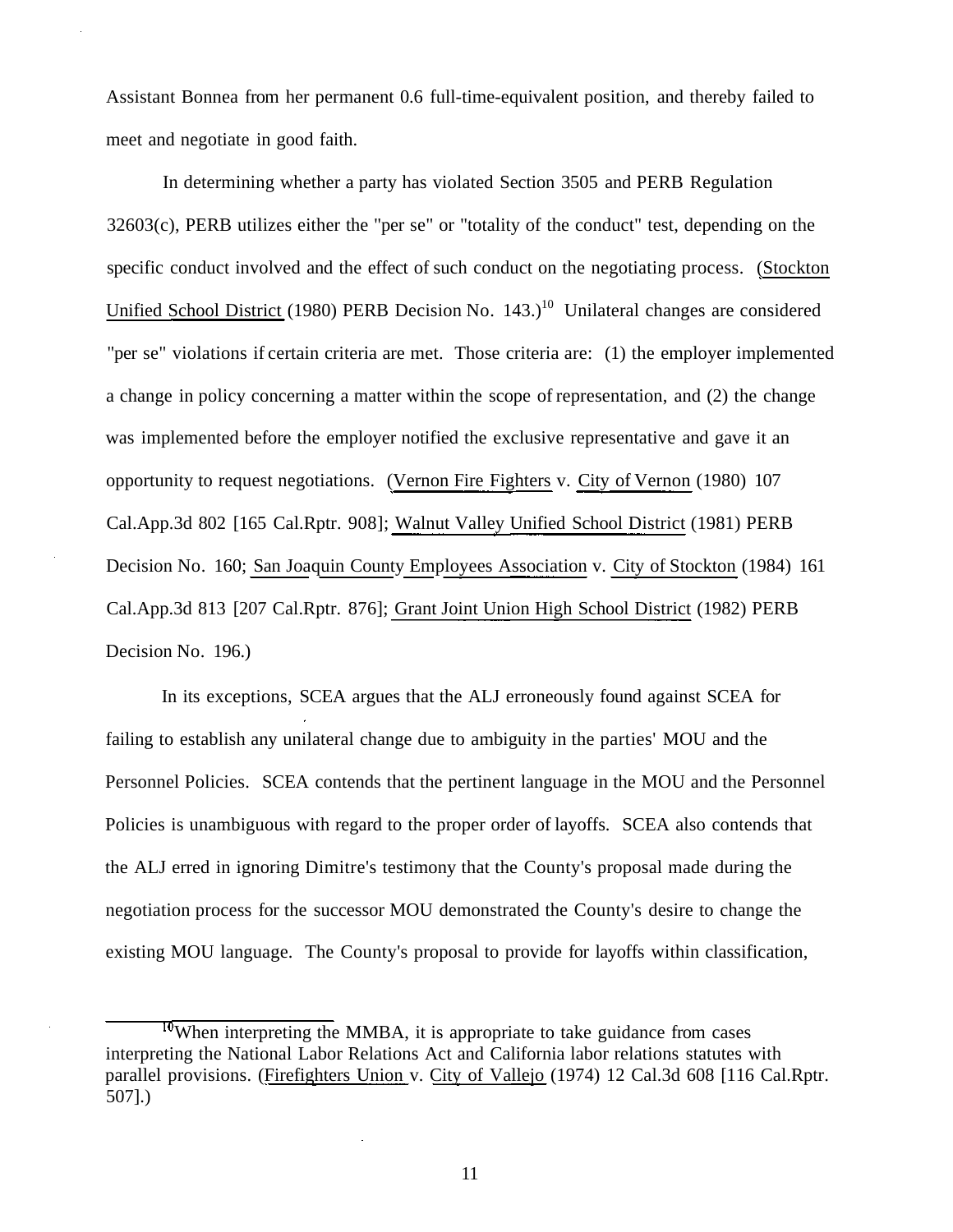SCEA alleges, presented clear evidence of the employer's understanding of the status quo of the MOU, which is, to lay off on a county-wide or department-wide basis.

The County responds to SCEA's exceptions by alleging that SCEA failed to sustain its burden of proving by a preponderance of the evidence that the County unilaterally changed its layoff policy. Specifically, SCEA failed to prove that the MOU and the Personnel Policies required the County to lay off all extra-help employees county-wide, regardless of classification, before it could lay off two permanent employees who held positions that the County no longer needed. The County alleges that SCEA's interpretation requires reading the layoff provision in section 24.02 of the MOU out of context and in isolation. The County agrees with the ALJ's conclusion that, through its proposal to add "layoff by classification" language to the successor MOU, "the County sought nothing more than to 'clarify' the language regarding the order of layoffs."

SCEA and the County entered into a one-year MOU for the period ending June 30, 2004. During the negotiations for the MOU, the County and SCEA fully discussed and understood the possibility of layoffs due to economic uncertainty. In their agreement on "layoffs," the County and SCEA agreed that layoffs should be in conformity with County ordinances, rules, regulations, and policies concerning layoff. (MOU, sec. [24.01.00](https://24.01.00).) The County Code and the Personnel Policies were in effect for the duration of the MOU.

SCEA argues that section [24.02.00](https://24.02.00) of the MOU requires layoffs to be based on countywide seniority, in that "permanent part-time employees working less than twenty (20) hours per week shall be first to be laid off following layoff of all: 1) emergency, 2) student intern, 3) extra help and 4) provisional employees." However, the word "all" in that section does not require this result.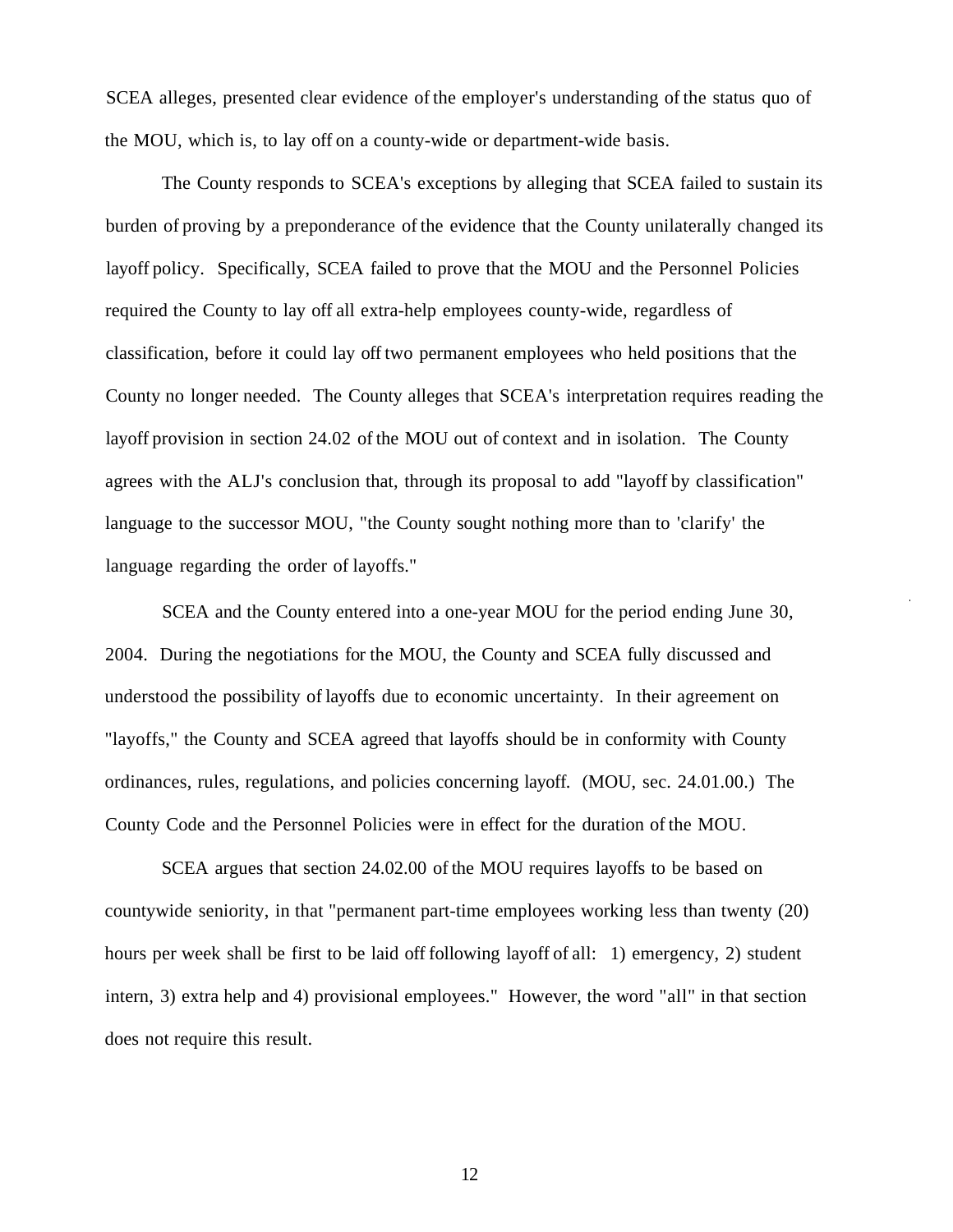A reasonable inference can be drawn from the language in MOU section [24.01.00](https://24.01.00) and Personnel Policies section 3.3, that the parties intended to conform to all three documents - the MOU, the Personnel Policies and the County Code - in implementing layoffs. Moreover, as compared to the County Code and the Personnel Policies, the MOU contained a relatively brief segment on "layoffs," consisting of only five sections and two sub-sections. MOU section [24.01.00](https://24.01.00) states that "any layoff which may result shall be in accordance with County ordinances, rules, regulations and policies concerning layoffs." It can reasonably be inferred that the parties intended to defer to the more specific terms and provisions of the County Code and the Personnel Policies on "layoffs" and "reductions in force" when similar subjects are not included in the MOU.

The definitions of "layoff and "reduction in force" are similar under both the County Code and the Personnel Policies. "Layoff is defined as the termination of an employee's services due to the lack of work or funds, or for other reasons unrelated to employee job performance or disciplinary reasons. (County Code, sec. 2-6.01.(an).) Under the Personnel Policies, section 3.3, "layoff is the termination of an employee by the County for lack of work, lack of funds, or other changes that have occurred. Both section 2-6.01(bc) of the County Code, and section 3.3 of the Personnel Policies contain identical definitions for "reduction in force," which are similar to those for "layoffs." The MOU contains no such equivalent definitions.

The MOU, County Code and Personnel Policies are silent as to whether layoffs should occur by position, class, department, or the entire county. However, the County Code and Personnel Policies both have provisions that are instructive. While there are mentions of abolishment of positions, and layoffs or transfers and demotions in lieu of layoffs according to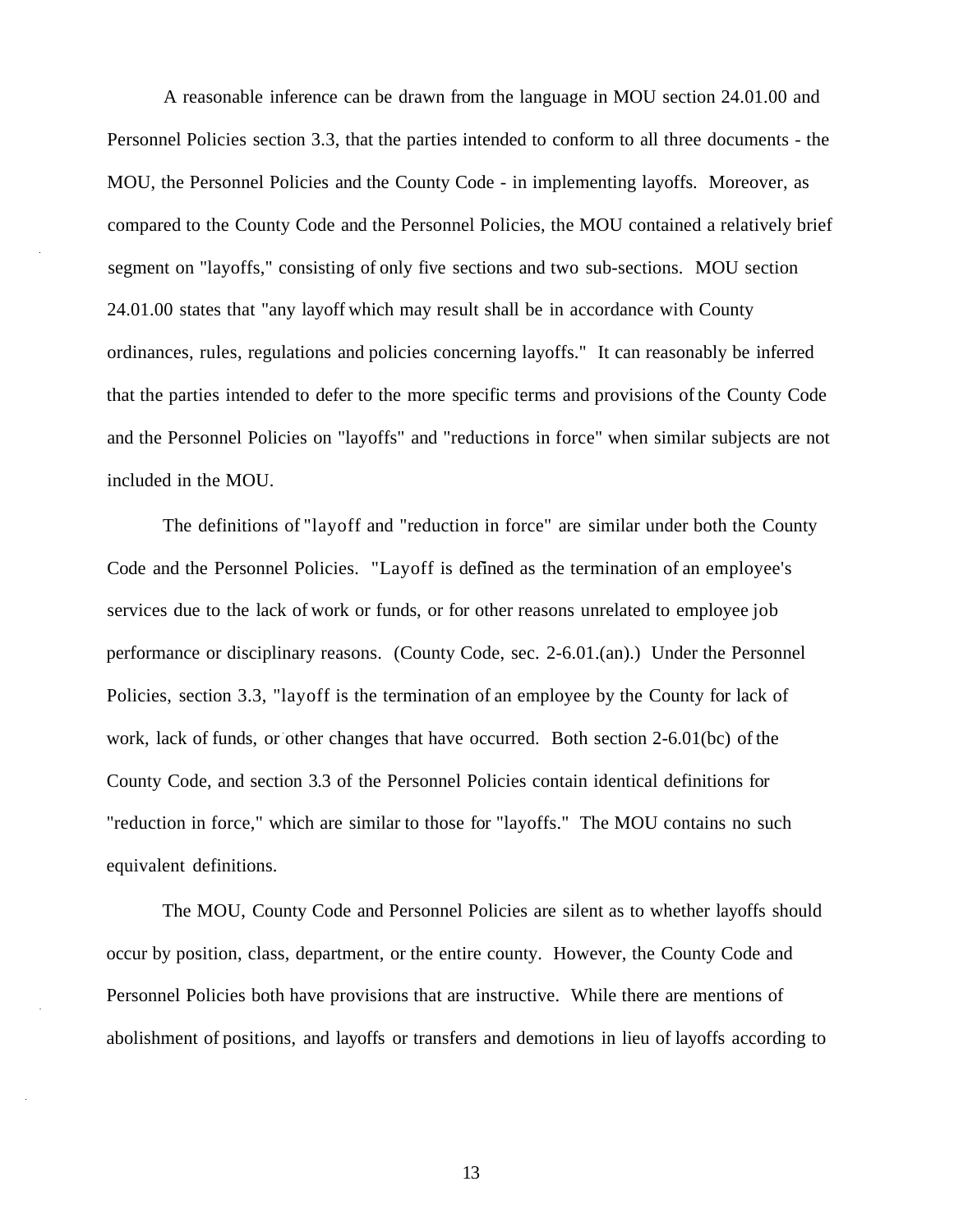class and department, there is no mention that reductions in force shall be implemented on a countywide basis.

In addressing reductions in force, the County Code states that whenever the Board of Supervisors has determined to reduce or eliminate services performed by "any or all departments" due to lack of funds, "employees within the department" may be laid off. (County Code, sec. 2-6.06.04(a).) This provision indicates that layoffs may be targeted by department.

The County Code further provides that employees occupying "positions designated for abolishment" are entitled to transfer, demote or be laid off based on seniority. (County Code, sec. 2-6.06.04(c).) This phrase signifies that layoffs can be accomplished by the elimination of "positions," which are often grouped by classification.

As stated in the County Code, layoffs are based on the seniority of permanent employees. "Seniority right" is based on all continuous County employment in a permanent position within "the affected class" without a break due to [separation.](https://separation.11)<sup>11</sup> (County Code, sec. 2-6.06.04(d).) The Personnel Officer establishes a "seniority list by classification for each County Department."<sup>12</sup> (County Code, sec. 2-6.06.04(e).) When two or more employees have the same seniority, the tie is broken based on three sequential preferences, the first of which is "employees with the greatest seniority in the class series in the department in which the layoff is being made." (County Code, sec.  $2-6.06.04(f)(l)$ .) The other two preferences are total County service and the department head's recommendation. (County Code,

Tasseparation" means "a break in service resulting from a resignation, termination, retirement, dismissal, reduction in force, or death as provided in Section 2-6.06." (Resp. Ex. D, County Code, sec 2-6.0l(bi).)

 $12$ Each employee appointed to a permanent position shall receive a seniority credit for each calendar day of permanent employment, subject to certain exceptions.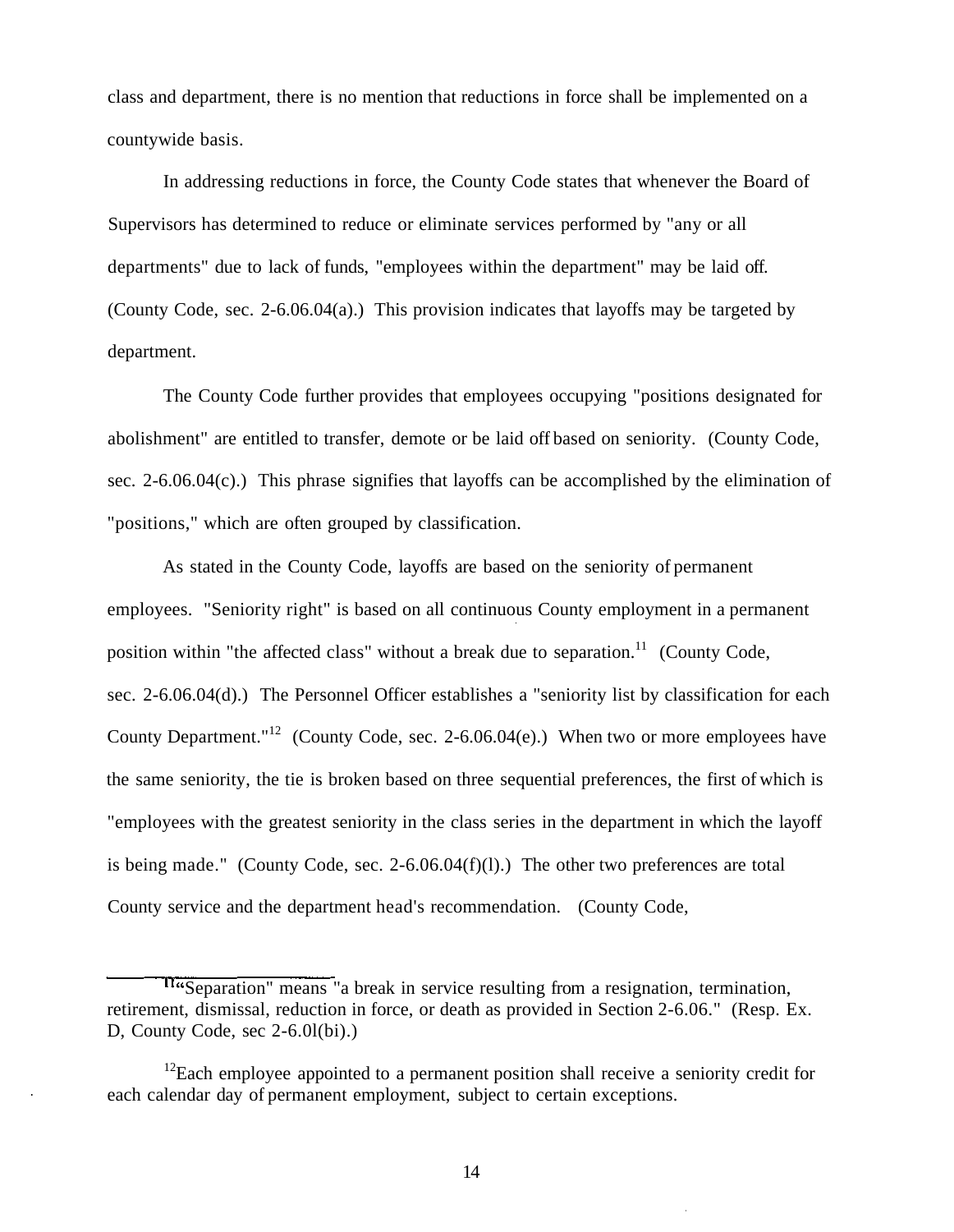sec. 2-6.06.04(f)(2) and (3).) Employees subject to layoff may choose to be demoted or transferred in lieu of layoff. If determined to be eligible, they will be demoted or transferred according to their prior permanent service in a designated "class in the same department." (County Code, sec. 2-6.06.04(g).) All these provisions imply that layoffs based on seniority, or in lieu of layoffs by means of demotion or transfer, should be based on "class" and "department."

The County Code provides specifically that if reductions in force are necessary, employees who work a normal workweek of less than twenty (20) hours, and who are "within the class within their department," having the least continuous equivalent County service, shall be separated first. The order of separation shall be by employee status categories<sup>13</sup> and shall be as follows:

- 1. Emergency;<br>2. Student inter
- Student interim;
- 3. Extra help;
- 4. Provisional;
- 5. Probationary; and
- 6. Permanent.

(County Code, sec. 2-6.06.04(b).) This provision pertains only to employees who work less than twenty (20) hours per week, and who are "within the class within their department."

The Personnel Policies provide for a partially similar order of layoffs, subject to the employee's performance of required duties in "the job," and the employee's seniority in "the classification." In making layoff decisions, the Personnel Policies indicate that the County shall give equal consideration to an employee's ability and performance of the duties required "in the job" and to an employee's length of continuous service with the County "in the

<sup>&</sup>lt;sup>13</sup> "Employee status" means a designation based on the most recent of the following types of appointments: probationary, permanent, extra help, emergency, provisional, or student intern. (County Code, sec. 2-6.0l(af).)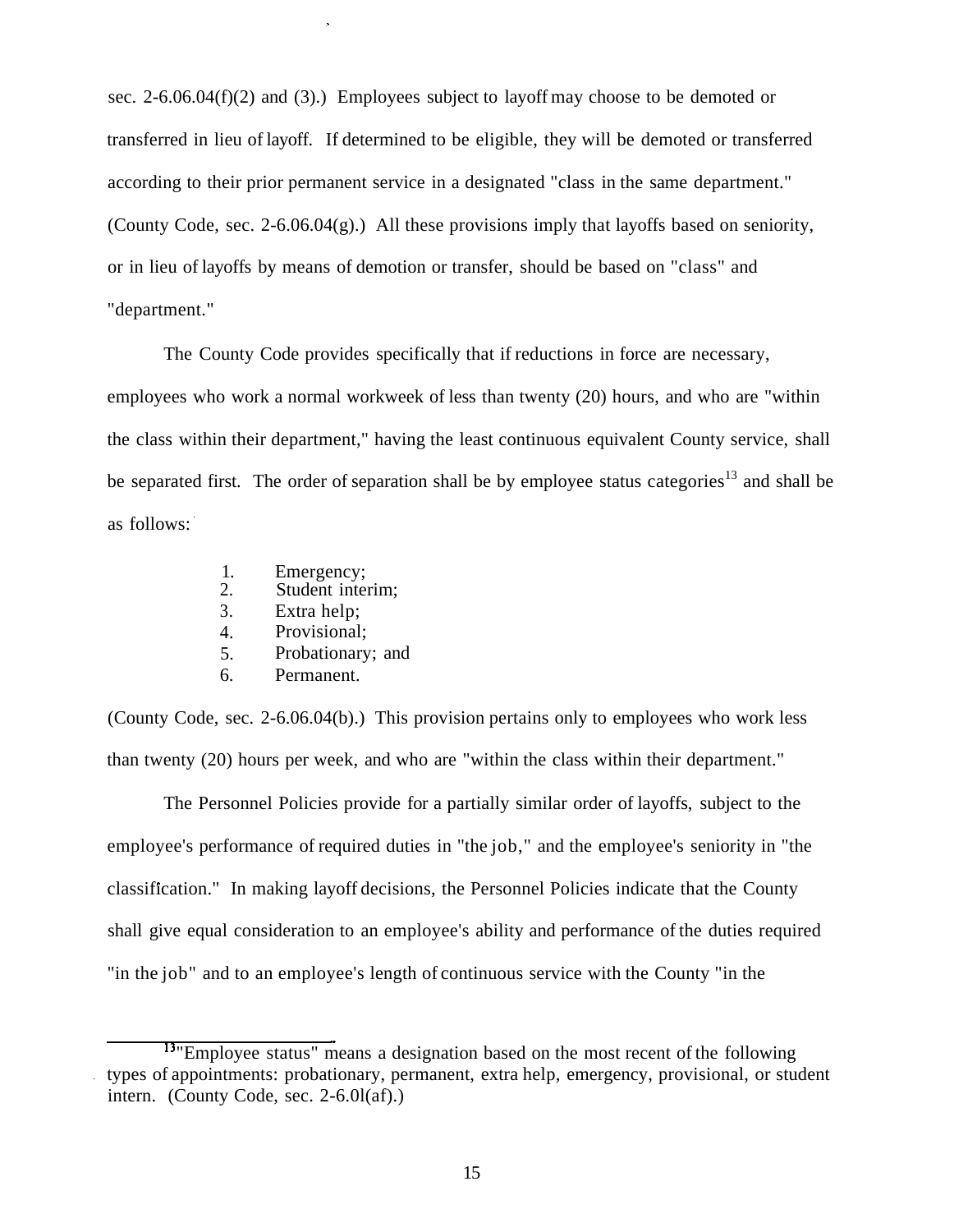classification." Seniority governs where qualifications, experience, and performance are equal. (Personnel Policies, sec. 3.3.) The order of layoff shall be by employee status categories and shall be as follows:

- 1. Emergency employees
- 2. Student interns
- 3. Extra help employees
- 4. Provisional employees
- 5. Probationary employees
- 6. Permanent part time employees working less than 20 hours a week, based on seniority.
- 7. Permanent part time employees working more than 20 hours a week, based on seniority.
- 8. Permanent full time employees based on seniority.

(Personnel Policies, sec. 3.3.)

The Personnel Policies unequivocally state that the County should give equal consideration to the employee's performance of the duties "in the job," and seniority "in the classification." By combining the order of layoff for both non-permanent and permanent employees on the same list<sup>14</sup>, it can be argued that non-permanent employees should be laid off before the permanent employees, regardless of class or department. However, according to the Personnel Policies, the County Code shall prevail if there is any conflict between the County Code and the Personnel Policies. (Personnel Policies, sec. 1.2.) As the County Code specifically provides, if reductions in force are necessary, employees who work less than twenty (20) hours per week, and who are "within the class within their department," having the least continuous equivalent County service, shall be separated first. Harmonizing the language of section 2-6.06.04(b) of the County Code and section 3.3 of the Personnel Policies will mean that the County's layoffs decision should be implemented pursuant to the following discussion.

<sup>&</sup>lt;sup>14</sup>Employees listed in the first five categories do not hold permanent positions, but those listed in the last three categories do.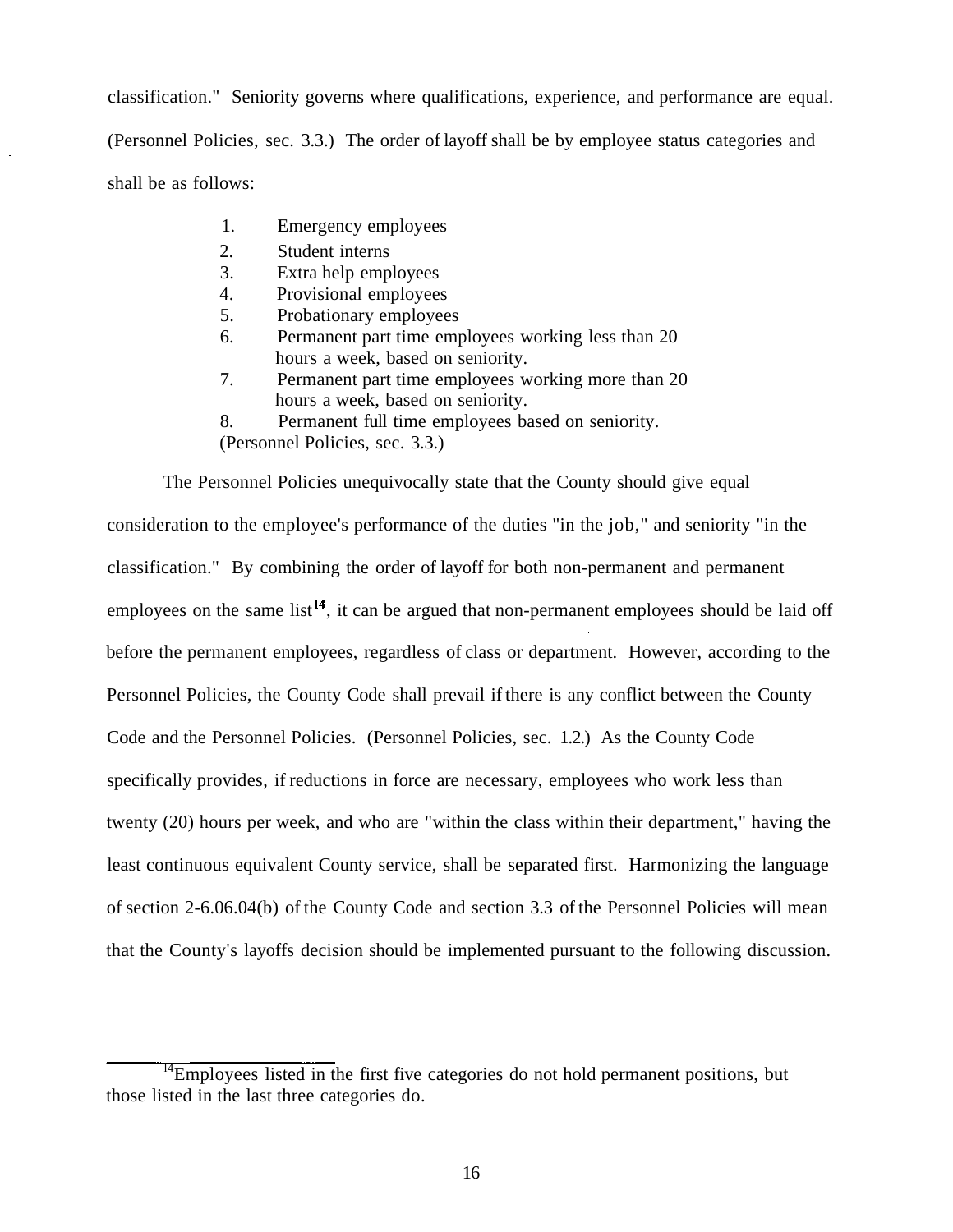Under County Code section 2-6.06.04(b), only those extra help employees who are "within the class within their department" shall be separated first. It is undisputed that the organization chart of the Department shows that Juvenile Hall, juvenile probation and adult probation are three distinct sub-units, under the management of one Chief Probation Officer. Even assuming for the purpose of discussion that these positions are all within the same Department, there is no evidence to show that they belonged to the same sub-unit or the same class. It is also undisputed that the positions of the approximately nine extra help employees are primarily within Juvenile Hall, and that the Probation Collections Officer position belongs to the Probation Department, which is a sub-unit separate from the Juvenile Hall. These positions are therefore not within the same class within the employee's department.

Additionally, pursuant to Personnel Policies section 3.3, the County should implement layoffs based on seniority if the employee's qualifications, experience, and performance of the required duties "in the job" are equal. In the present case, the evidence demonstrates that the Probation Collections Officer, being in a class of his own, did not have similar qualifications and experience, and did not perform the same required duties as any of the extra help employees.

We find that the applicable provisions in the Personnel Policies and the County Code are unambiguous and that they do not support SCEA's contention that the MOU provides for layoffs on a countywide basis. Thus, SCEA has not sustained its burden of proof to show that all extra-help employees in Juvenile Hall, who are within a non-affected class, should be laid off before Fitzgerald, a permanent employee in the affected class. Since the preponderance of the evidence shows that the County did not breach or unilaterally change the "layoff provisions in the MOU, which, under section [24.01.00](https://24.01.00), must follow the Personnel Policies or the County Code. SCEA's first exception is therefore without merit.